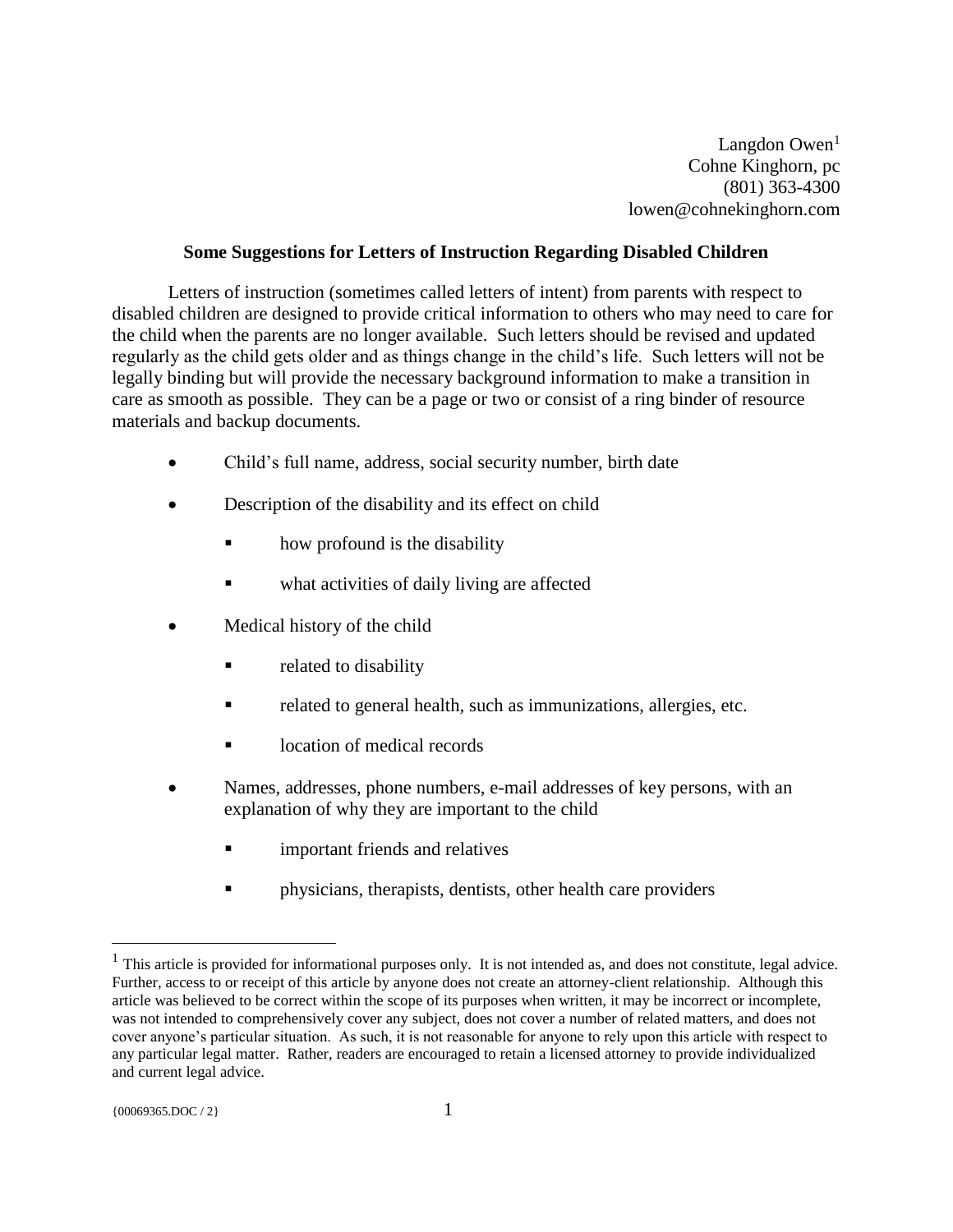- care givers, teachers, religious leaders, scout masters, employment supervisors
- trustees, legal and financial advisors
- persons to be appointed guardians
- Child's likes and dislikes
	- favorite foods and foods disliked
	- pets, playmates, neighbors
	- identity and location of favorite toys, comfort blankets, clothes, and similar items
	- sports, games, and activities
	- favorite T.V. shows, music, videos, entertainments (*e.g.*, zoo), etc., and favorite sports or entertainment personalities
	- passwords or similar information for access to child's online activities, such as for game, music, or video accounts
	- things that bother the child
- Description of child's daily routine
	- time to wake and morning rituals and routine
	- school, playground, clubs or organizations, job or volunteer work (seek input from teachers and others)
	- mealtimes and routines
	- medications taken (location, dosage, and time)
	- bedtime and nightly rituals (*e.g.*, story time) and routine
- Communication
	- words or phrases with special meaning to child, the meaning of which may not be readily apparent
	- any other aids to communication with child
	- ways to calm child

 ${00069365. \text{DOC}/2}$  2